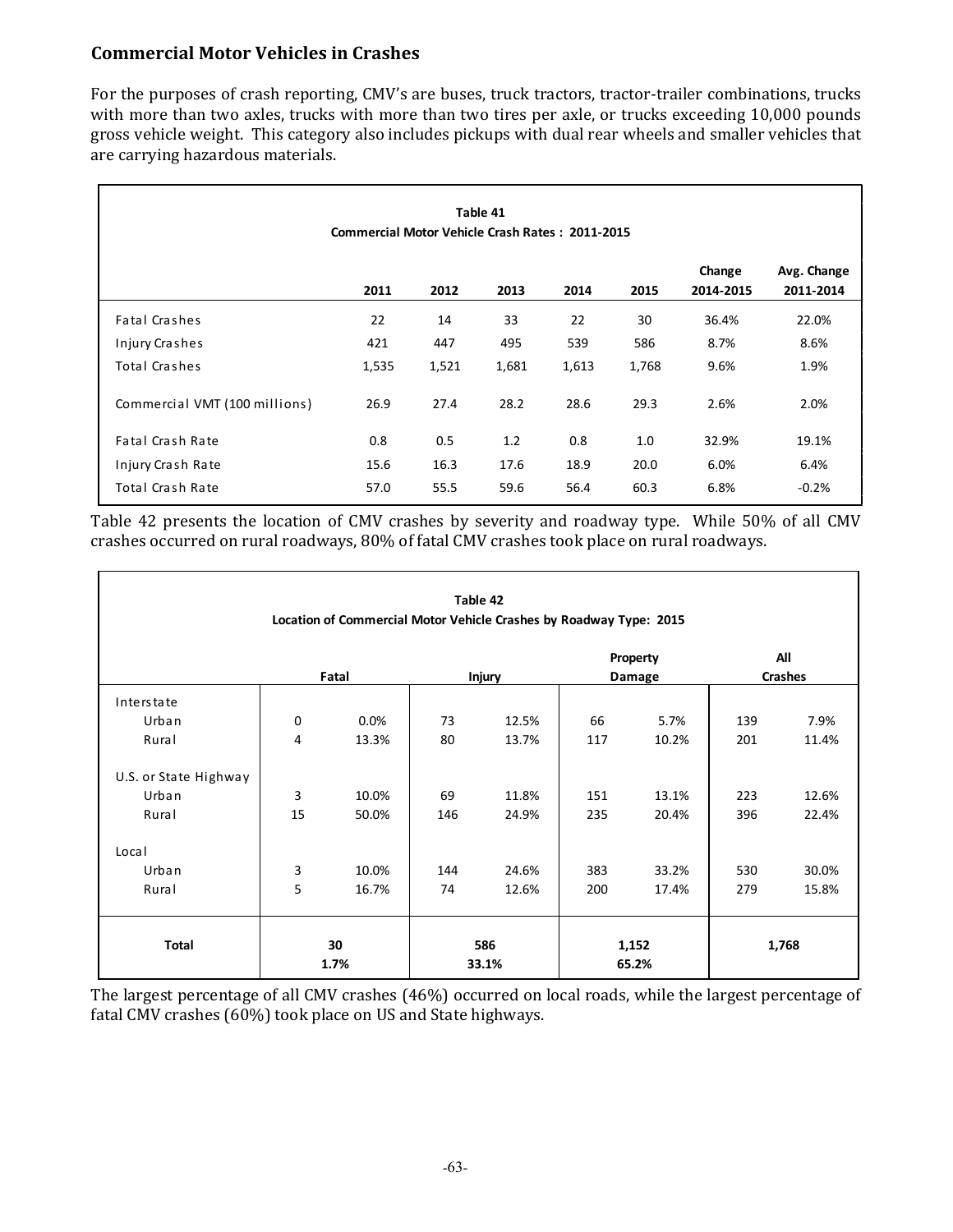**Change Avg. Change 2011 2012 2013 2014 2015 2014‐2015 2011‐2014** Bus Fatal Crashes **1** 0 1 0 1 0.0% 33.3% Injury Cra shes 32 23 28 26 30 15.4% ‐4.5% Property Damage Crashes 75 66 86 82 76 -7.3% 4.6% Single Unit Truck Fatal Crashes 6 2 14.1% **8 3 7 5 2 60.0%** 14.1% Injury Crashes **116** 120 119 148 153 3.4% 9.0% Property Damage Crashes 291 237 266 293 289 -1.4% 1.3% Single Unit Truck with Trailer Fa tal Cra shes 0 0 2 3 1 ‐66.7% 83.3% Injury Crashes 14 12 6 9 6 -33.3% -4.8% Property Damage Cra shes 44 36 32 29 38 31.0% ‐12.9% Truck Tra ctor Only (Bobtail ) Fa tal Cra s hes 0 0 1 0 0 0.0% 0.0% Injury Crashes 10 10 10 9 11 10 -9.1% 4.1% Property Damage Crashes 16 28 21 22 20 -9.1% 18.3% Semi with Single-Trailer Configurations Fatal Crashes **8 7 19 12 18 50.0%** 40.7% Injury Crashes 153 202 225 1.4% 11.5% Property Damage Crashes 503 471 512 391 442 13.0% -7.1% Semi with Double-Trailer Configurations Fatal Crashes **3** 3 3 2 1 4 300.0% -27.8% Injury Cra shes 31 34 28 32 30 ‐6.3% 2.1% Property Damage Crashes 91 78 60 56 68 21.4% - 14.7% Semi with Triple-Trailer Configurations Fatal Crashes **0** 0 0 1 0 0 0.0% 0.0% 0.0% Injury Crashes 2 4 2 1 3 4 33.3% 33.3% Property Damage Crashes 9 3 7 8 6 -25.0% 27.0% **Table 43 Crashes Involving Commercial Motor Vehicles by Vehicle Type : 2011‐2015**

Table 43 shows the number of crashes by severity that each type of commercial motor vehicle was involved in for 2011 to 2015.

\*\* Crashes between vehicle types are not mutually exclusive. In other words, a crash involving a bus and a single unit  *truck would be represented in both catagories*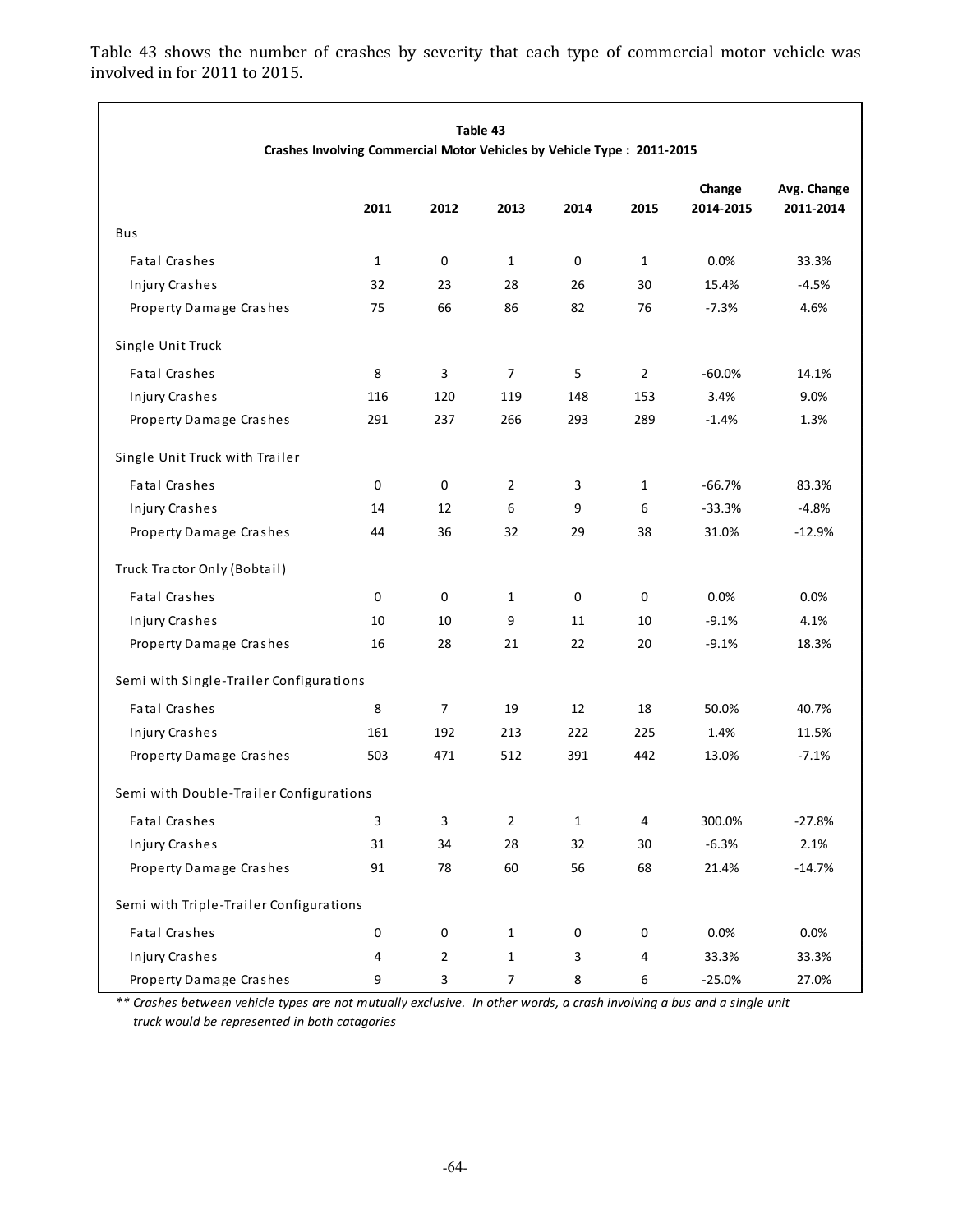|                                                      | Vehicles in All Crashes by Vehicle Type: 2011-2015 |        | Table 44 |        |        |                     |                          |
|------------------------------------------------------|----------------------------------------------------|--------|----------|--------|--------|---------------------|--------------------------|
| <b>Vehicle Type</b>                                  | 2011                                               | 2012   | 2013     | 2014   | 2015   | Change<br>2014-2015 | Avg. Change<br>2011-2014 |
| Passenger Cars                                       | 17,102                                             | 17,600 | 18,355   | 18,471 | 19,786 | 7.1%                | 2.6%                     |
| $\%$                                                 | 46.9%                                              | 46.7%  | 46.6%    | 47.1%  | 46.0%  | $-2.3%$             | 0.2%                     |
| Pickups, Vans, and<br>Sport Utility Vehicles (SUV's) | 16,474                                             | 17,124 | 18,046   | 17,901 | 20,228 | 13.0%               | 2.8%                     |
| $\%$                                                 | 45.2%                                              | 45.5%  | 45.8%    | 45.7%  | 47.1%  | 3.1%                | 0.4%                     |
| Medium Trucks*                                       | 478                                                | 416    | 443      | 501    | 500    | $-0.2%$             | 2.2%                     |
| %                                                    | 1.3%                                               | 1.1%   | 1.1%     | 1.3%   | 1.2%   | $-9.0%$             | $-0.1%$                  |
| Large Trucks**                                       | 859                                                | 863    | 914      | 788    | 851    | 8.0%                | $-2.5%$                  |
| $\%$                                                 | 2.4%                                               | 2.3%   | 2.3%     | 2.0%   | 2.0%   | $-1.5%$             | $-4.9%$                  |
| <b>Buses</b>                                         | 110                                                | 89     | 116      | 108    | 107    | $-0.9%$             | 1.4%                     |
| $\%$                                                 | 0.3%                                               | 0.2%   | 0.3%     | 0.3%   | 0.2%   | $-9.6%$             | $-1.1%$                  |
| Motorcycles                                          | 500                                                | 563    | 534      | 523    | 561    | 7.3%                | 1.8%                     |
| $\%$                                                 | 1.4%                                               | 1.5%   | 1.4%     | 1.3%   | 1.3%   | $-2.2%$             | $-0.6%$                  |
| All Other***                                         | 963                                                | 1,019  | 982      | 914    | 946    | 3.5%                | $-1.6%$                  |
| $\%$                                                 | 2.6%                                               | 2.7%   | 2.5%     | 2.3%   | 2.2%   | $-5.6%$             | $-3.9%$                  |
| <b>TOTALS</b>                                        | 36,486                                             | 37,674 | 39,390   | 39,206 | 42,979 | 9.6%                | 2.4%                     |

Table 44 shows different vehicle types as a percent of all vehicles in crashes.

*\*Medium trucks are single unit trucks with more than 2 tires per axle or more than 2 axles.*

*\*\*Large trucks include bobtail tractors and tractor‐semitrailer combinations.*

*\*\*\*Includes Pedestrians,Bicyclists, Equestrians, Farm Equipment, Recreational Vehicles, Construction , ATVs, Trains, Snowmobiles, Other, Hit and Run Vehicles, and Unknown or Missing data.*